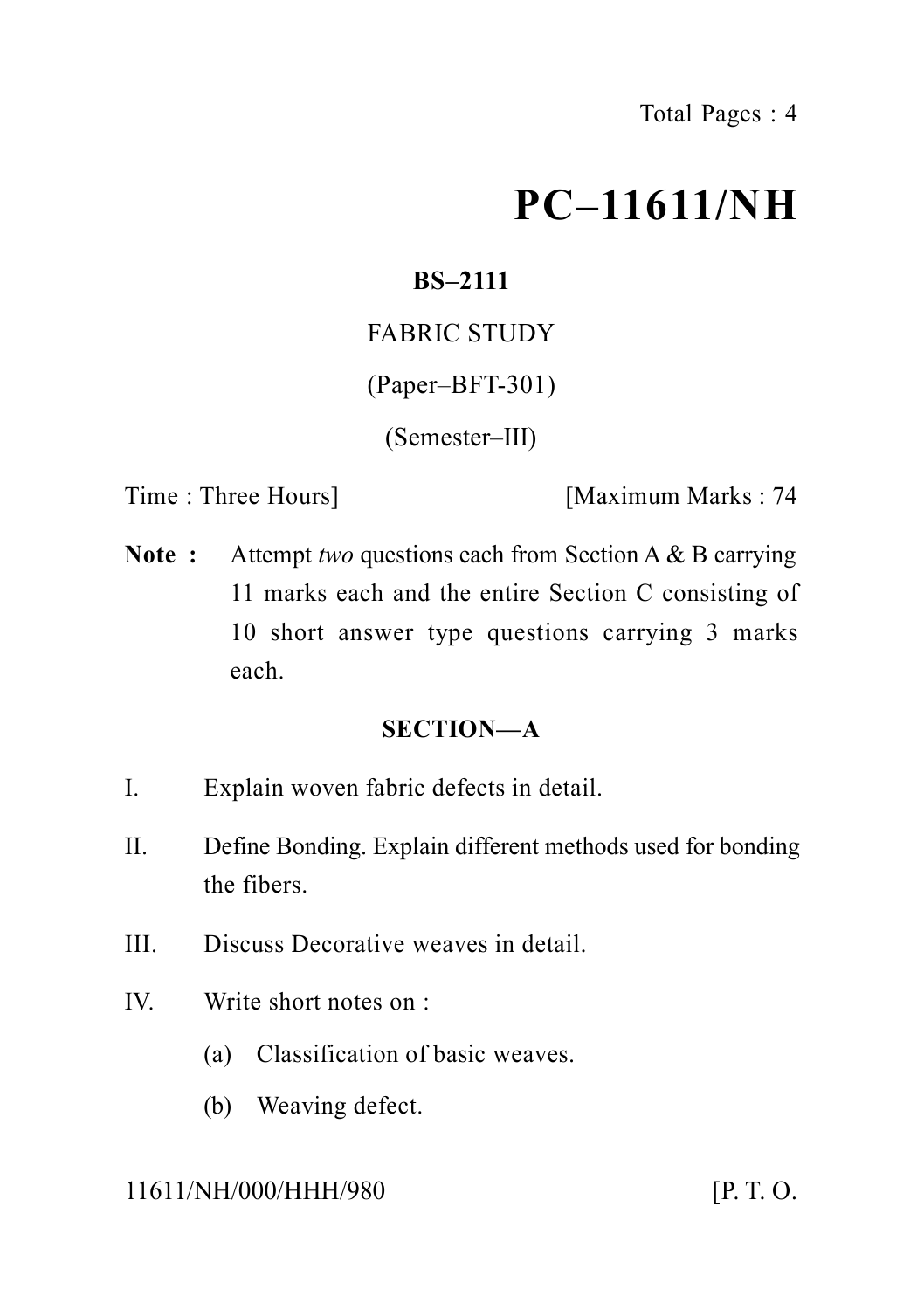#### **SECTION—B**

- V. Differentiate between weaving and knitting techniques in detail.
- VI. Define non woven. Explain different methods of fabric formation.
- VII. Discuss Knitting machines. Classify various types of Knitting Machines in detail.
- VIII. Differentiate between warp and weft knitting techniques.

# **SECTION—C**

### **(Compulsory Question)**

- IX. Write short notes on the following :
	- 1. Braiding.
	- 2. Selvedge Effects.
	- 3. Blending.
	- 4. Satin.
	- 5. Weft knitting.
	- 6. Single jersey.
	- 7. Warp and weft.
	- 8. Felting.
	- 9. Wales and course.
	- 10. Warp knitting.

#### 11611/NH/000/HHH/980 2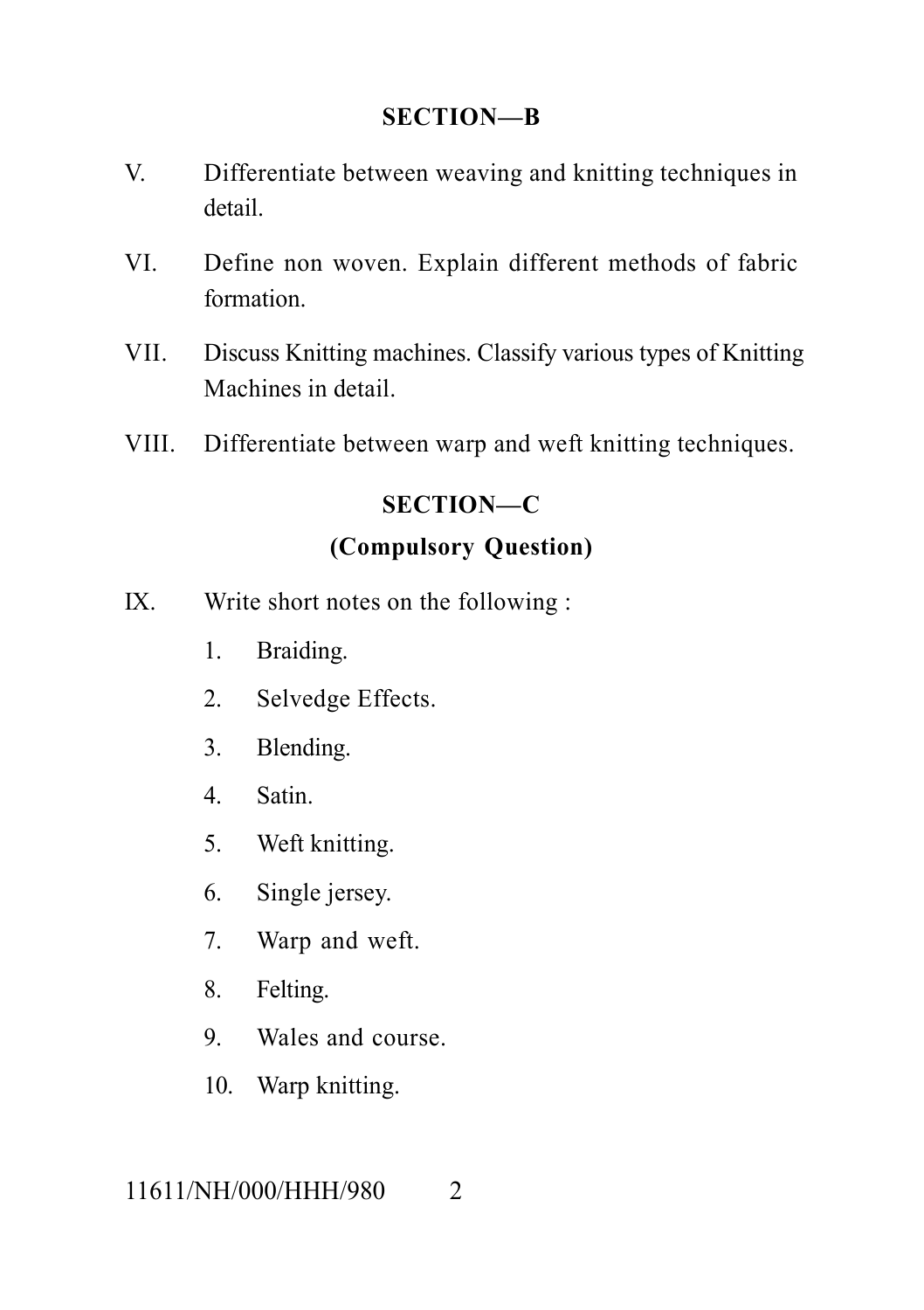ਨੋਟ : ਭਾਗ A ਅਤੇ B ਵਿਚੋਂ *ਦੋ-ਦੋ* ਪੁਸ਼ਨ ਕਰੋ। ਹਰੇਕ ਪੁਸ਼ਨ ਦੇ <u>।। ਅੰਕ ਹਨ। ਭਾਗ  $C$  ਸਾਰਾ ਕਰੋ। ਇਸ ਵਿਚ 10 ਸੰਖੇਪ ਉੱਤਰ</u> ਵਾਲੇ ਪਸ਼ਨ 3-3 ਅੰਕਾਂ ਦੇ ਹਨ।

#### ਭਾਗ $-\mathbf{A}$

- ਬਣੇ ਹੋਏ ਕਪੜੇ ਦੇ ਨਕਸਾਂ ਦੀ ਵਿਸਥਾਰ ਨਾਲ ਵਿਆਖਿਆ ਕਰੋ।  $\mathbf{I}$
- 'ਬੋਂਡਿੰਗ' ਦੀ ਪਰਿਭਾਸ਼ਾ ਦਿਓ। ਸਤ ਨੂੰ ਬੰਣਨ ਲਈ ਵਰਤੀਆਂ  $\Pi$ ਜਾਂਦੀਆਂ ਵਿਕਿੰਨ ਵਿਧੀਆਂ ਦੀ ਵਿਆਖਿਆ ਕਰੋ।
- ਸਜਾਵਟੀ ਬਣਤੀਆਂ ਦੀ ਵਿਸਥਾਰ ਨਾਲ ਚਰਚਾ ਕਰੋ।  $III$
- ਸੰਖੇਪ ਨੋਟ ਲਿਖੋ :  $\mathbf{I}$ 
	- (a) ਮੁੱਖ ਬੁਣਤੀਆਂ ਦਾ ਵਰਗੀਕਰਨ।
	- (b) ਬਣਤੀ ਨਕਸ।

#### **ਭਾਗ—** $B$

- ਵੀਵਿੰਗ ਅਤੇ ਨਿਟਿੰਗ ਤਕਨੀਕਾਂ ਵਿਜਲੇ ਫਰਕ ਦਾ ਵਿਸ਼ਸਾਰ ਨਾਲ  $V$ ਵਰਣਨ ਕਰੋ।
- 'Non woven' ਦੀ ਪਰਿਕਾਸਾ ਦਿਓ। ਕਪਤਾ ਤਿਆਰ ਕਰਨ ਦੀਆਂ **VI** ਵਿਭਿੰਨ ਵਿਧੀਆਂ ਦੀ ਵਿਆਖਿਆ ਕਰੋ।
- ਬਣਤੀ ਮਸ਼ੀਨਾਂ ਦੀ ਚਰਚਾ ਕਰੋ। ਵਿਭਿੰਨ ਕਿਸਮਾਂ ਦੀਆਂ ਬਣਤੀ VII. ਮਸ਼ੀਨਾਂ ਦਾ ਵਿਸਥਾਰ ਨਾਲ ਵਰਗੀਕਰਨ ਕਰੋ।

11611/NH/000/HHH/980  $[P, T, O]$  $\mathbf{3}$